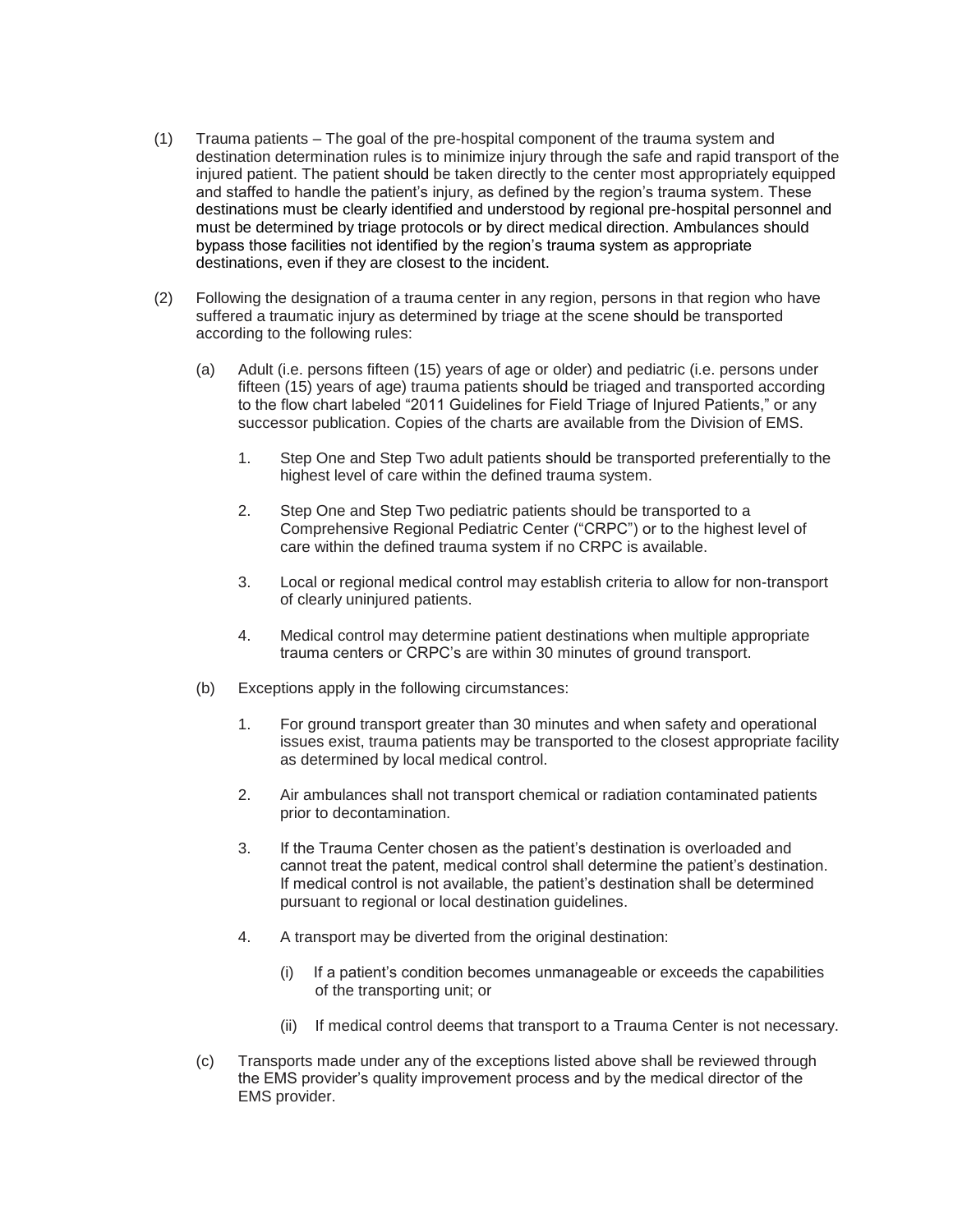(Rule 1200-12-01-.21, continued)

- (d) Medical control may be accomplished preferentially by:
	- 1. Local protocols established in conjunction with regional trauma centers and EMS Medical Directors
	- 2. Trauma or emergency physician on duty at a designated trauma center
	- 3. Local EMS Medical Control when number one and two are not available
- (3) Patients with time sensitive illnesses shall be transported to the most appropriate facility based on their condition or illness according to the following destination guidelines:
	- (a) Any patient who does not have a time sensitive illness shall be transported to the most appropriate facility in accordance with regional or local destination guidelines.
	- (b) Any patient transport may be diverted from the original destination if the patient's condition becomes unmanageable or exceeds the capability of the transporting unit, in which case the patient should be treated at the closest appropriate facility.
	- (c) There are circumstances in adult emergency care as determined by local medical control where it may be appropriate to bypass a basic or a primary care facility for a higher level of care. Examples of such circumstances include, but are not limited to the following:
		- 1. Acute Cardiac event such as STEMI;
		- 2. Acute change of mental status;
		- 3. Cardiac arrest;
		- 4. Significant toxin ingestion history;
		- 5. Massive gastrointestinal (GI) bleed;
		- 6. Life threatening dysrhythmias;
		- 7. Compromised airway;
		- 8. Signs or symptoms of shock;
		- 9. Severe respiratory distress;
		- 10. Respiratory arrest; or
		- 11. Acute cerebrovascular event.
- (4) Pediatric Medical Emergency Pediatric patients represent a unique patient population with special care requirements in illness and injury. Tennessee has a comprehensive destination system for pediatric emergency care facilities as defined in rule 1200-08-30-.01.
	- (a) There are circumstances in pediatric emergency care as determined by local medical control where it would be appropriate to bypass a basic or a primary care facility for a general or comprehensive regional pediatric center.
		- 1. Examples of such circumstances include, but are not limited to the following: